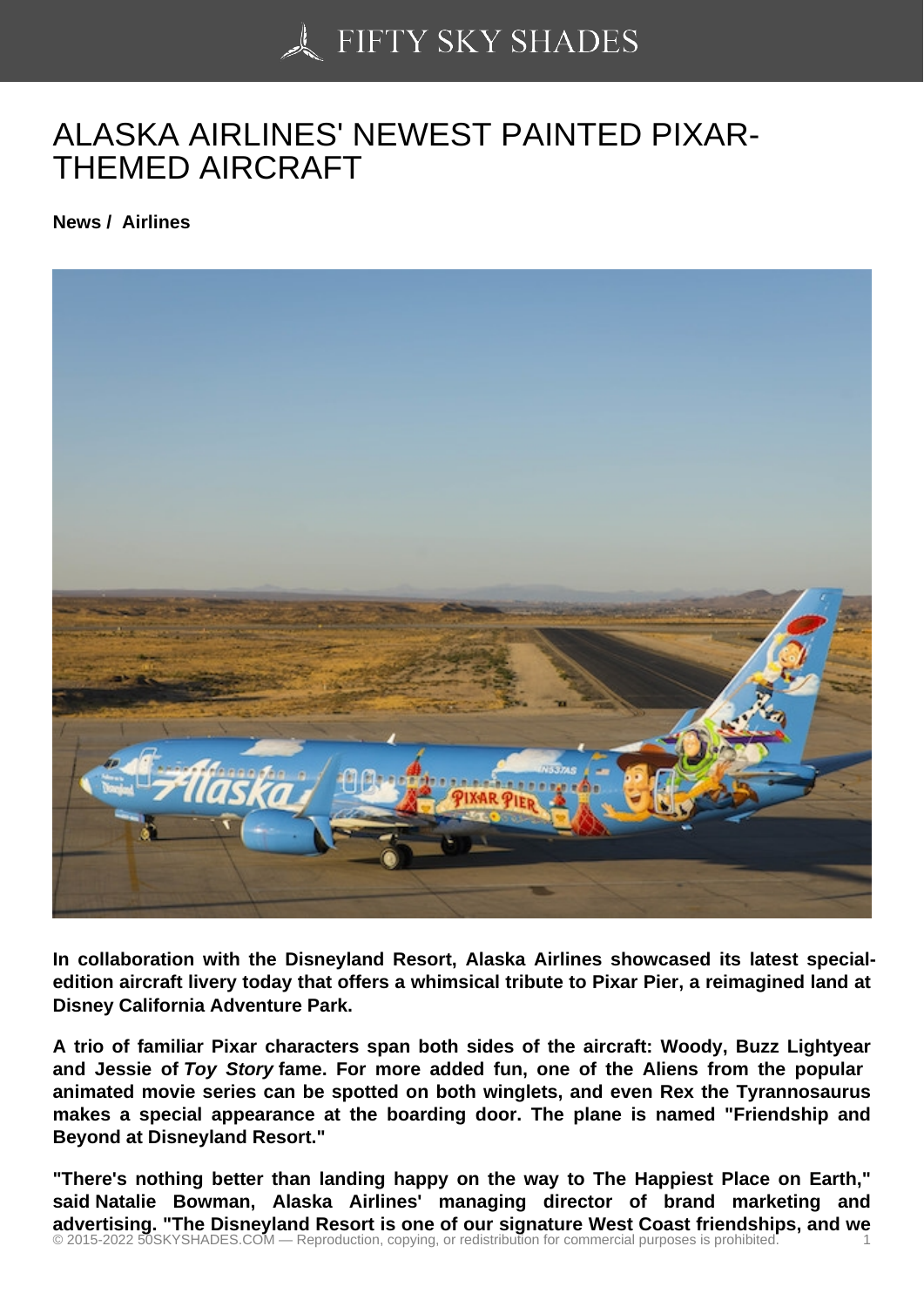**love that we can celebrate Pixar Pier by taking these iconic characters on a brand-new adventure."** 



The unique design is a collaboration between the teams at Alaska, Disney and Pixar. The Pixar Pier-themed 737-800, tail number N537AS, begins flying throughout Alaska's route network today, welcoming guests with its artistic flair for many years to come. To get the job done, the exterior of the plane required more than 2,800 work hours over 24 days using more than 50 gallons of paint — in 44 primary colors and custom shades — to completely repaint the aircraft with the vibrant new livery.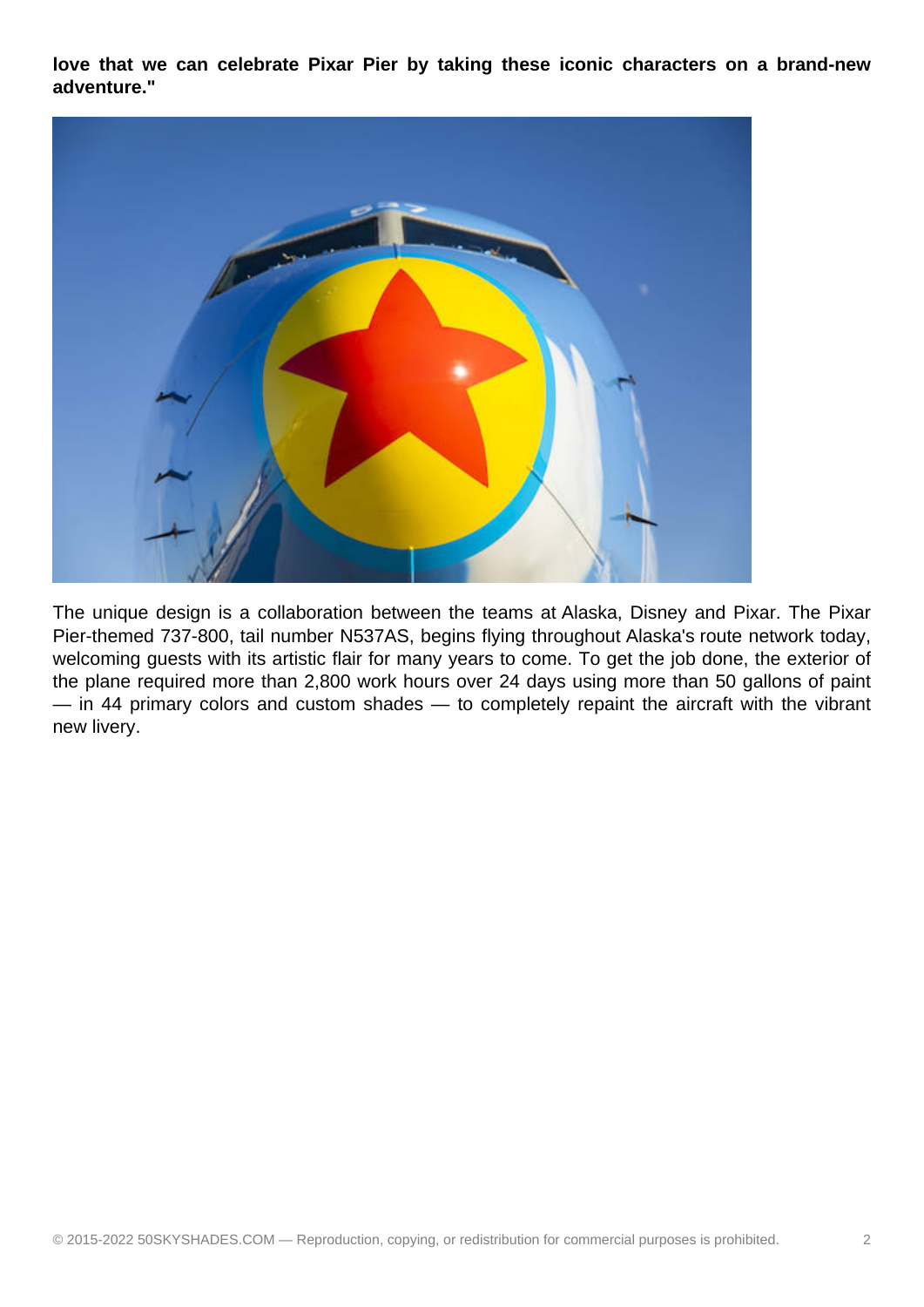

"We celebrate friendship and beyond every day in Pixar Pier at the Disneyland Resort," said Lynn Clark, Disneyland Resort vice president of sales and services. "Now, thanks to our great friends at Alaska Airlines, our guests are immersed in the celebration even before they arrive."

"Friendship and Beyond at Disneyland Resort" is Alaska's sixth painted plane for the Disneyland Resort.

Pixar Pier is the latest reimagined land to explore at Disney California Adventure Park. Beloved Pixar stories and characters come to life in four imaginative neighborhoods: Incredibles Park, Inside Out Headquarters, Pixar Promenade and Toy Story Boardwalk. Attractions include the Incredicoaster, Jessie's Critter Carousel and Inside Out Emotional Whirlwind, along with dining options at eateries such as Lamplight Lounge and Adorable Snowman Frosted Treats. And don't forget about shopping opportunities at Bing Bong's Sweet Stuff and Knick's Knacks.